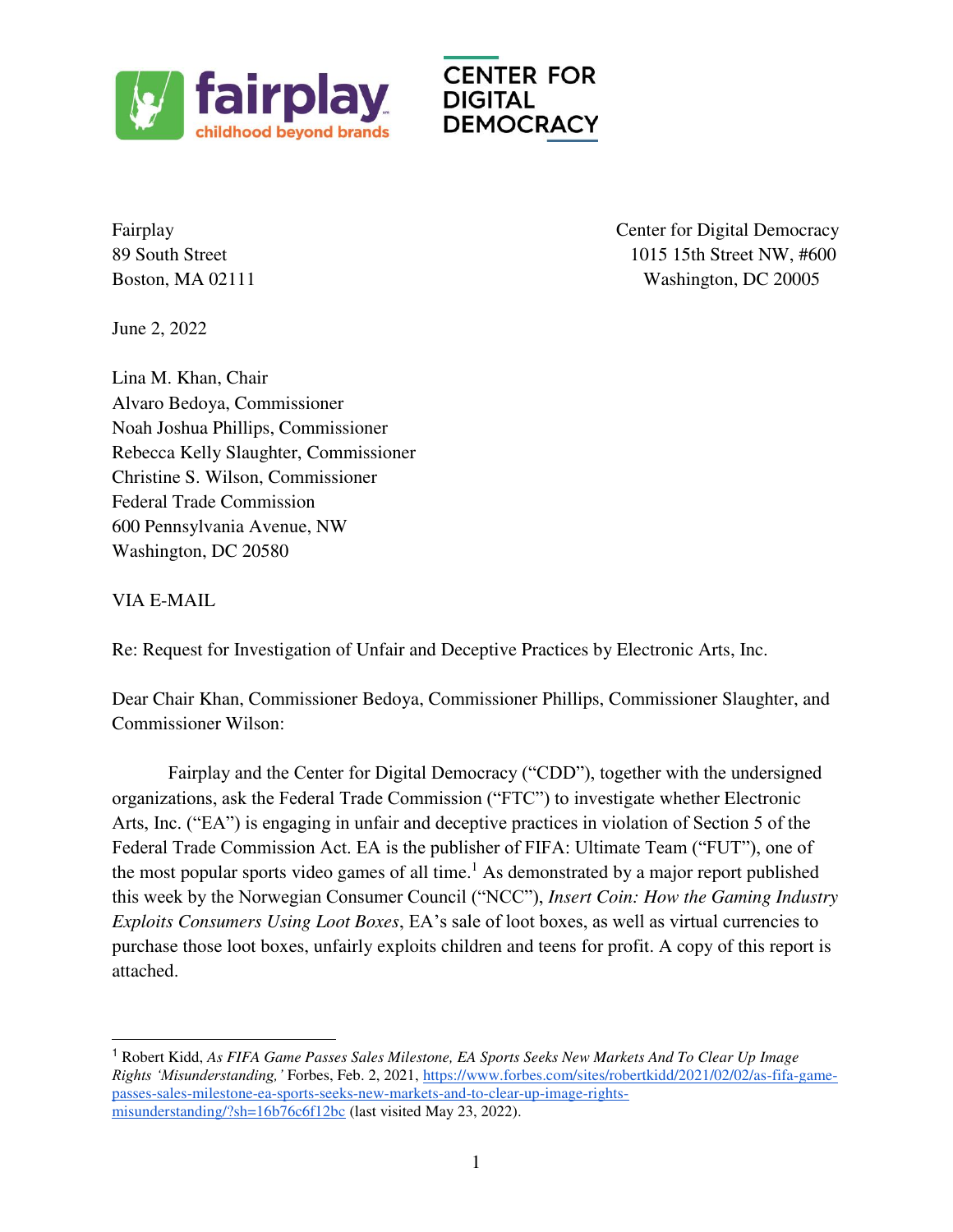

FUT players build soccer teams made up of real-world players and compete against each other in live, online matches. Professional soccer players who are better athletes in real life are more powerful in FUT and therefore more likely to help a game player win matches. Game players acquire soccer players and build their teams by buying "FIFA packs," loot boxes that can be purchased with two types of virtual currencies, FIFA points and coins. Points can be purchased with real money, and coins can be earned by playing matches. EA updates the strongest in-game players weekly to correspond with the athletes' performance in the real world.<sup>2</sup>

The NCC's report discusses the ways in which EA engages in a number of sophisticated, manipulative design techniques to exploit game players into buying FIFA packs. The report notes that while children under 13 are not supposed to be able to play FIFA Ultimate Team, which is EA's live, online version of the FIFA game, there is ample evidence that they do.<sup>3</sup> The Entertainment Software Ratings Board, a self-regulatory agency that assigns content ratings and warnings to video games, gives FIFA an "E" rating, which means it is appropriate for everyone.<sup>4</sup> Evidence from video game streaming channels further suggests that the game is enormously popular with minors.<sup>5</sup>

The listed price of FUT is \$50-\$100 depending on the edition and video game console, but EA aggressively markets FIFA packs to persuade players to spend more money as they play. EA generates demand for packs with special offers that are available in limited quantities or for a limited time, and it entices players to buy packs in search of special players, such as FIFA 22's cover star, Kylian Mbappé.<sup>6</sup>

Packs are only available in the game through points or coins. Forcing players to purchase items through an in-game currency abstracts the price of the packs and adds a transactional layer between spending real money and buying the packs.<sup>7</sup> Virtual currencies are a problem in

[https://help.ea.com/in/help/fifa/fifa-ultimate-team-](https://help.ea.com/in/help/fifa/fifa-ultimate-team-fut/#:~:text=FIFA%20Ultimate%20Team%20(FUT)%20is,your%20mark%20on%20the%20pitch.)

L

5 Kailem, *LOSING TO A 5 YEAR OLD, FIFA 19 MY FIRST GAME PLAY*, YouTube (Sept. 15, 2018),

<sup>&</sup>lt;sup>2</sup> Norwegian Consumer Council, *Insert Coin: How the Gaming Industry Exploits Consumers Using Loot Boxes 3*, (2022)[, https://fil.forbrukerradet.no/wp-content/uploads/2022/05/2022-05-31-insert-coin-publish.pdf \(](https://fil.forbrukerradet.no/wp-content/uploads/2022/05/2022-05-31-insert-coin-publish.pdf)last visited May 31, 2022); Your guide to play FIFA 22 Ultimate Team (FUT) as a beginner, EA Help (2021)[,](https://help.ea.com/in/help/fifa/fifa-ultimate-team-fut/#:~:text=FIFA%20Ultimate%20Team%20(FUT)%20is,your%20mark%20on%20the%20pitch.) 

[fut/#:~:text=FIFA%20Ultimate%20Team%20\(FUT\)%20is,your%20mark%20on%20the%20pitch.](https://help.ea.com/in/help/fifa/fifa-ultimate-team-fut/#:~:text=FIFA%20Ultimate%20Team%20(FUT)%20is,your%20mark%20on%20the%20pitch.) (last visited May 23, 2022).

<sup>3</sup> Norwegian Consumer Council, *supra* note 2, at 23-24.

<sup>&</sup>lt;sup>4</sup> FIFA 22 Rating Summary, Entertainment Software Rating Board[, https://www.esrb.org/ratings/37973/FIFA+22/](https://www.esrb.org/ratings/37973/FIFA+22/) (last visited May 31, 2022).

[https://www.youtube.com/watch?v=2Baf-Qoxtxg;](https://www.youtube.com/watch?v=2Baf-Qoxtxg) Dan D, *FIFA 18 (PS4 Pro) - Fifa Kids Gaming!*, YouTube (Oct. 27, 2017), [https://www.youtube.com/watch?v=0MkZbjlaKsg.](https://www.youtube.com/watch?v=0MkZbjlaKsg)

<sup>6</sup> Norwegian Consumer Council, *supra* note 2, at 32.

<sup>7</sup> Norwegian Consumer Council, *supra* note 2, at 8.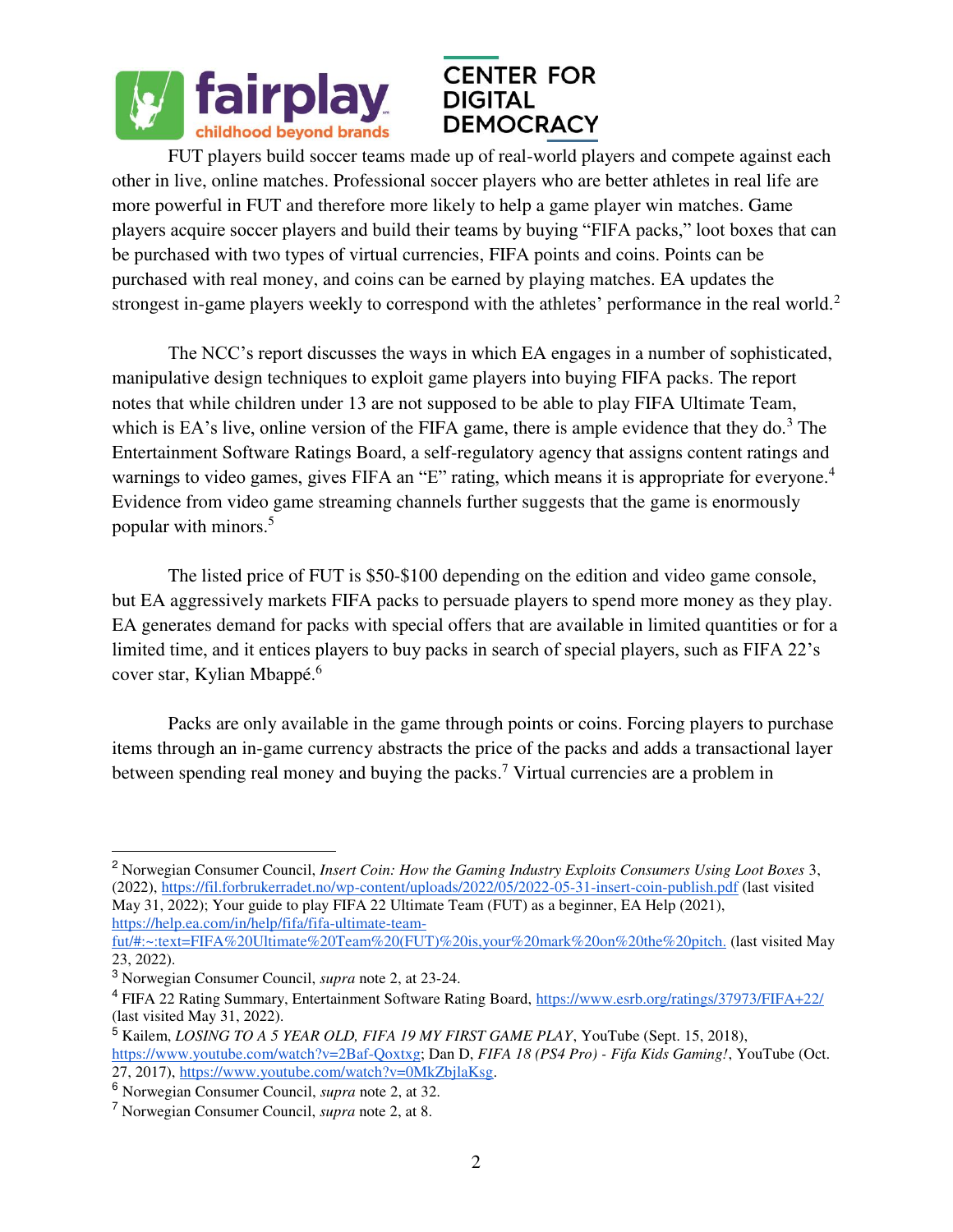

particular where children and teens are concerned, because their sense of financial literacy is still developing.<sup>8</sup>

Purchasing card packs and finding good player cards confers a significant competitive advantage in competition against friends online,<sup>9</sup> but the chances of opening a coveted card, such as a Player of the Year, are miniscule unless a gamer spends thousands of dollars on points or plays for thousands of hours to earn coins, as demonstrated on pages 32-33 of the report.<sup>10</sup> The odds that EA lists for specific pack rewards are difficult for even an adult to appreciate without a sophisticated understanding of probability and statistics.<sup>11</sup> Further, as described on pages 29-30 of the report, these probabilities cover outcomes that are so broad they are meaningless to game players.<sup>12</sup>

Moreover, EA says in fine print that pack contents are "dynamically generated."<sup>13</sup> The game could, in theory, provide gamers with offers and rewards through an algorithm designed to maximize their interest in specific players and teams. Odds could also be manipulated based on gamer spending habits within the game.

A related concern is whether EA engages in special deals with video game streamers that make rare rewards appear more attainable to the game players watching those videos than they actually are. It is unclear whether it is an industry practice for video game companies to provide popular video game streamers better odds of receiving coveted loot box rewards in exchange for playing specific games on their channels.<sup>14</sup>

Ultimately, EA has made the pursuit of FIFA packs endless: It releases a new version of FIFA annually, and when a player moves from FIFA 22: Ultimate Team on to the next iteration of the game, their pack rewards from prior versions do not advance with them.<sup>15</sup> Instead, the entire process begins anew. The combination of constant updates to each game version, annual

l.

<sup>8</sup> *Bringing Dark Patterns to Light*, Fed. Trade Comm'n Workshop (Apr. 29, 2021) (statement of Dr. Jenny Radesky, Professor, University of Michigan Medical School),

https://www.ftc.gov/system/files/documents/public\_events/1586943/ftc\_darkpatterns\_workshop\_transcript.pdf ("(C)hildren don't understand virtual currencies. They start to understand money concepts, like coins and counting, between ages three and five. But it takes years to develop the idea of value and how you exchange money for different goods.").

<sup>9</sup> Norwegian Consumer Council, *supra* note 2, at 28.

<sup>10</sup> Norwegian Consumer Council, *supra* note 2, at 32-33.

<sup>11</sup> Norwegian Consumer Council, *supra* note 2, at 14, 29-34.

<sup>12</sup> Norwegian Consumer Council, *supra* note 2, at 29-30.

<sup>13</sup> Norwegian Consumer Council, *supra* note 2, at 31.

<sup>14</sup> Jasmine Henry, *Game Publishers Offered Better Loot Box Odds to Sponsored Streamers*, Game Rant, Aug. 7, 201[9,](https://gamerant.com/ftc-loot-boxes-better-odds-sponsored-streamers/) <https://gamerant.com/ftc-loot-boxes-better-odds-sponsored-streamers/>(last visited May 31, 2022).

<sup>15</sup> Norwegian Consumer Council, *supra* note 2, at 35.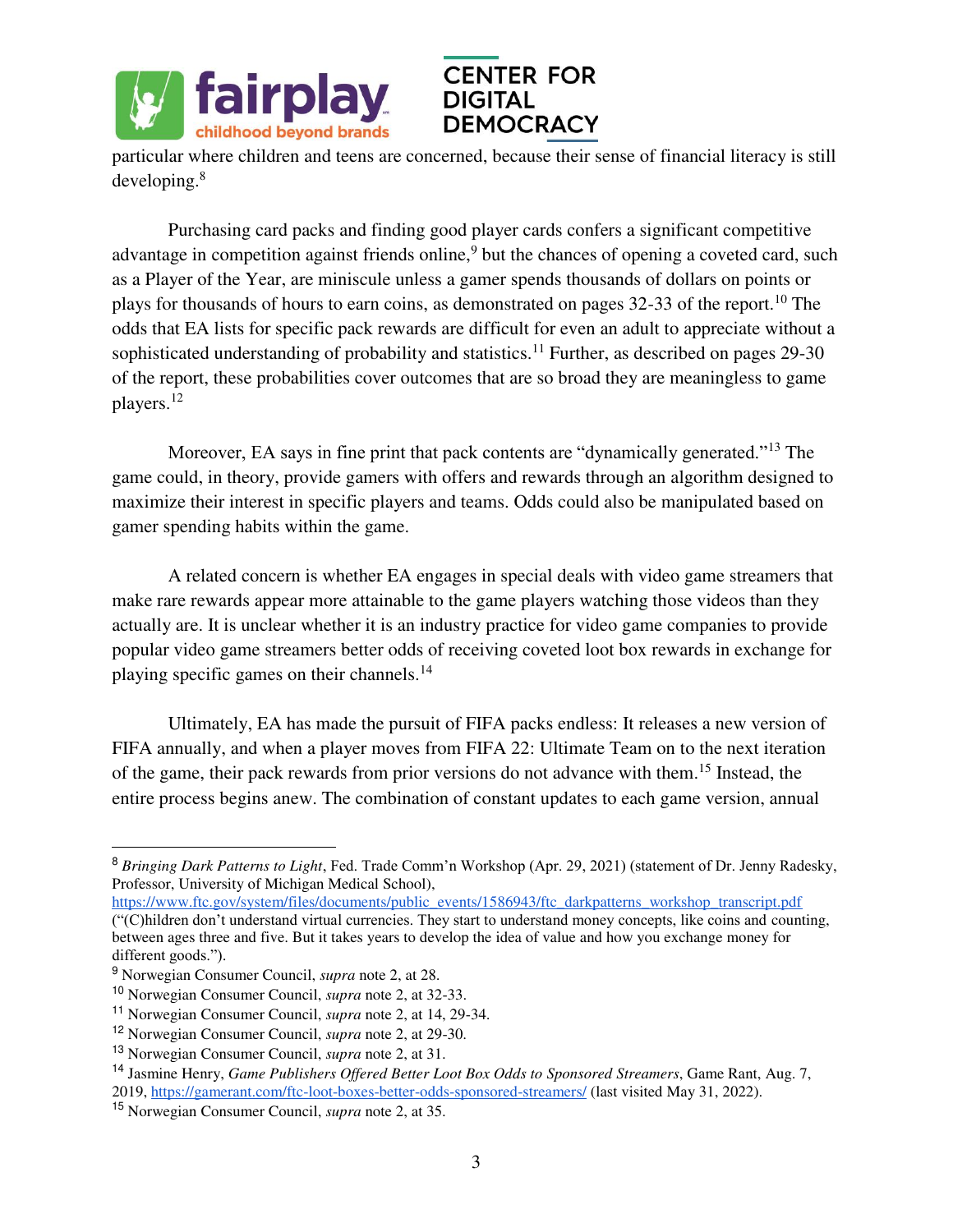

new versions, and the incentive to compete forces FUT game players into an endless pay-to-win cycle.

These practices raise issues that concerned organizations and professionals have highlighted in the past, and issues the Commission has studied.

The Commission held a workshop on loot boxes in 2019. A loot box is a collection of mystery items purchased in a video game that allow a game player to change their appearance (e.g. with skins or emotes) or provide them with a strategic advantage (e.g. through special tools or characters). When game players purchase a loot box, they do not know what is inside, and the items vary in value, rarity, or both.<sup>16</sup> Workshop participants identified concerns specific to kids and loot boxes, including the fact that kids are more vulnerable to manipulation and social pressure.<sup>17</sup> In addition, Commission staff said following the workshop, "Staff advises that disclosure of loot box odds must be accurate and nonmisleading to avoid a Section 5 violation."<sup>18</sup> As noted above, this is a serious concern in FUT, where information about reward probabilities is limited and deliberately unclear.

 Fairplay (then Campaign for a Commercial-Free Childhood) and CDD have highlighted problems with virtual currencies, loot boxes, and other manipulative design techniques in past comments submitted to the Commission on dark patterns.<sup>19</sup> Dark patterns exploit kids' and teens' developmental vulnerabilities, including their fear of missing out, esteem needs, and sense of social pressure. They also place young people on an endless treadmill of game play, all while obscuring game play costs with virtual currency.<sup>20</sup> We urge the Commission to investigate the use of dark patterns in FUT.

Finally, we are seriously concerned that FUT's packs introduce kids and teens to gambling. The packs resemble slot machines: They require a game player to stake something of value (in-game currency) on the possibility of receiving an unknown, random reward in the

<sup>16</sup> FTC Video Game Loot Box Workshop Staff Perspective, (2020)[,](https://www.ftc.gov/system/files/documents/reports/staff-perspective-paper-loot-box-workshop/loot_box_workshop_staff_perspective.pdf) 

[https://www.ftc.gov/system/files/documents/reports/staff-perspective-paper-loot-box-](https://www.ftc.gov/system/files/documents/reports/staff-perspective-paper-loot-box-workshop/loot_box_workshop_staff_perspective.pdf)

[workshop/loot\\_box\\_workshop\\_staff\\_perspective.pdf \(](https://www.ftc.gov/system/files/documents/reports/staff-perspective-paper-loot-box-workshop/loot_box_workshop_staff_perspective.pdf)last visited May 23, 2022) [hereinafter FTC Workshop Staff Perspective]; Norwegian Consumer Council, *supra* note 2, at 8.

<sup>17</sup> FTC Workshop Staff Perspective, *supra* note 16, at 3.

l.

<sup>18</sup> FTC Workshop Staff Perspective, *supra* note 16, at 4.

<sup>19</sup> *See generally* Request for Comments Regarding Topics to be Discussed at Dark Patterns Workshop, FTC-2021- 0019, Comments of Campaign for a Commercial-Free Childhood and Center for Digital Democracy, Comment No. 108 (May 28, 2021), [https://www.regulations.gov/comment/FTC-2021-0019-0108.](https://www.regulations.gov/comment/FTC-2021-0019-0108) <sup>20</sup> *Id*. at 12-15.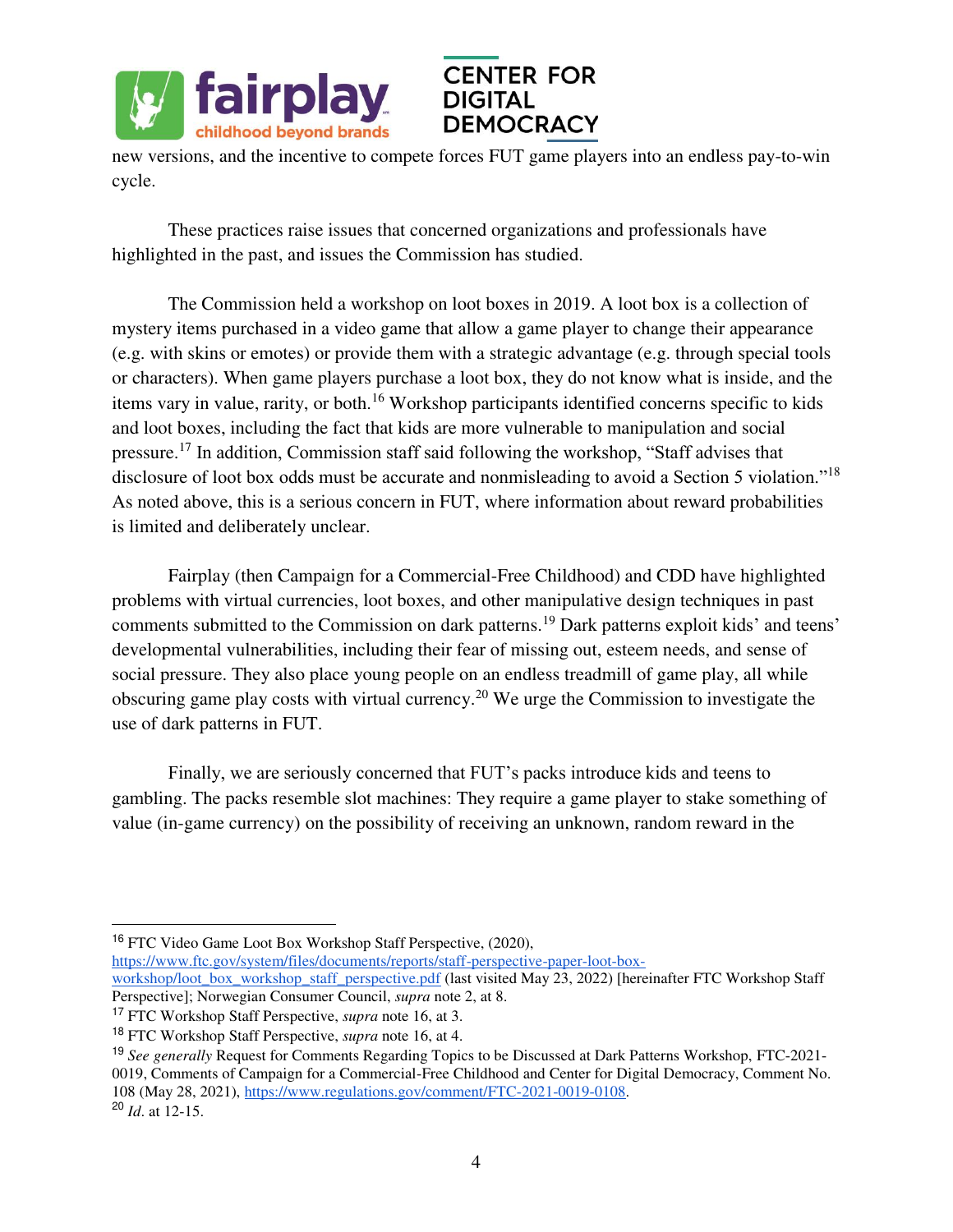

future, and are accompanied by bright colors and animations.<sup>21</sup> Research shows that there are connections between spending money on loot boxes and problem gambling in adolescents.<sup>22</sup> In some cases, young people who have already developed problem gambling behaviors seek out games with loot boxes; for others, loot boxes are a gateway to problem gambling.<sup>23</sup> EA may insist that the majority of game players do not spend money in FUT, but the video game industry makes large amounts of money off of big-spending "whales."<sup>24</sup>

We are highly concerned these practices violate Section 5 of the FTC Act.<sup>25</sup> We urge the Commission to investigate EA and specifically, to seek answers to the following questions:

- 1. How many children ages 6-9 and 9-12 play FUT? How many teenagers? What steps, if any, does EA take to verify the ages of players, or to prevent children under age 13 from playing the live version of the game or purchasing loot boxes?
- 2. What percentage of children and teenagers playing FUT pay for points? How much revenue does EA earn from child and teenage FUT players?
- 3. Are the design and marketing techniques EA uses in FUT, such as its use of virtual currencies and the way it artificially generates demand by offering "special" packs, dark patterns that mislead or take unfair advantage of FUT players?
- 4. Does EA provide accurate statistics on FIFA player packs?
- 5. What does it mean that FIFA packs are "dynamically generated? Does EA use data-driven techniques to manipulate game players' odds of receiving certain player cards? Relatedly, does EA use the data it collects about young people's favorite teams and players and spending habits to market FIFA packs to individual game players? Are packs marketed more frequently and aggressively to "whales?"
- 6. Does EA offer popular video game streamers better odds of opening coveted rewards if they agree to stream themselves playing FUT?
- 7. Is marketing FUT for a cost of \$50-\$100 deceptive to children and teens when spending money in the game on packs is essential to compete successfully with friends?

L

<sup>21</sup> James Close & Joanne Lloyd, *Lifting the Lid on Loot-Boxes: Chance-Based Purchases in Video Games and the Convergence of Gaming and Gambling* at 14, (2021)[, https://www.begambleaware.org/sites/default/files/2021-](https://www.begambleaware.org/sites/default/files/2021-03/Gaming_and_Gambling_Report_Final.pdf) [03/Gaming\\_and\\_Gambling\\_Report\\_Final.pdf;](https://www.begambleaware.org/sites/default/files/2021-03/Gaming_and_Gambling_Report_Final.pdf) Norwegian Consumer Council, *supra* note 2, at 27.

<sup>22</sup> David Isaac Zendle et al., *Paying for loot boxes is linked to problem gambling, regardless of specific features such as cash-out and pay-to-win* 7-8, 17-18, (2020[\) https://eprints.whiterose.ac.uk/148267/.](https://eprints.whiterose.ac.uk/148267/)

<sup>23</sup> *See* Stuart Gordon Spicer et al., *Loot boxes and problem gambling: Investigating the "gateway hypothesis,"* 131 Addictive Behaviors (2022)[, https://doi.org/10.1016/j.addbeh.2022.107327.](https://doi.org/10.1016/j.addbeh.2022.107327)

<sup>24</sup> Norwegian Consumer Council, *supra* note 2, at 7-8.

 $^{25}$  15 U.S.C. § 45.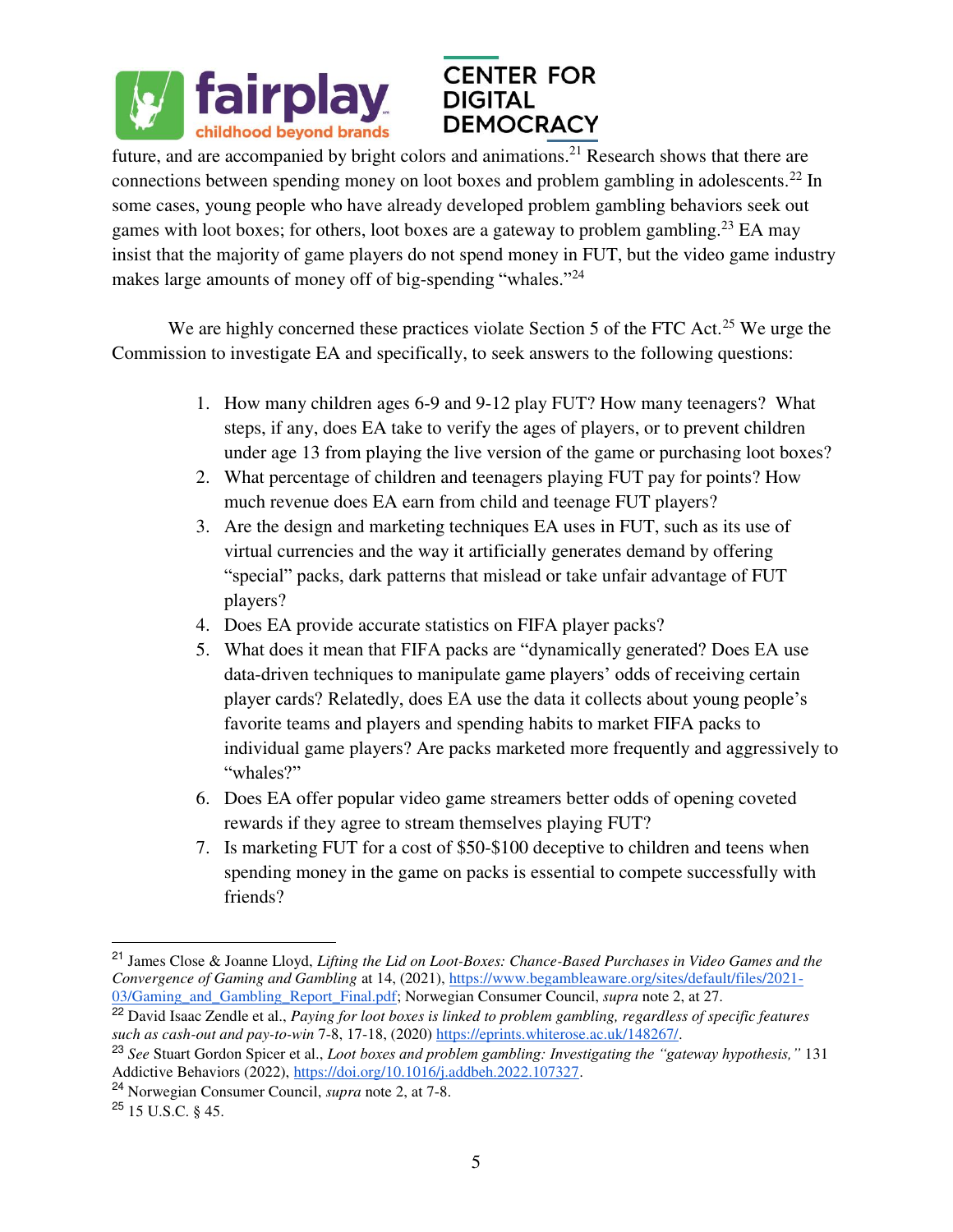

- 8. Are EA's representations about FIFA packs and points likely to be misleading from the perspective of a 9-year-old? A 13-year-old? A 15-year-old? Are children at these ages likely to understand the complex statistical probability of receiving a highly coveted card? Are children at these ages likely to understand the cost of FIFA packs in real money, given EA's virtual currency system obscures the true cost?
- 9. Does FUT's random rewards system indoctrinate children into gambling behaviors? Does it harm children who are already more vulnerable to problem gambling behavior?
- 10. Has EA ever conducted or reviewed research on whether its games promote gambling to young people?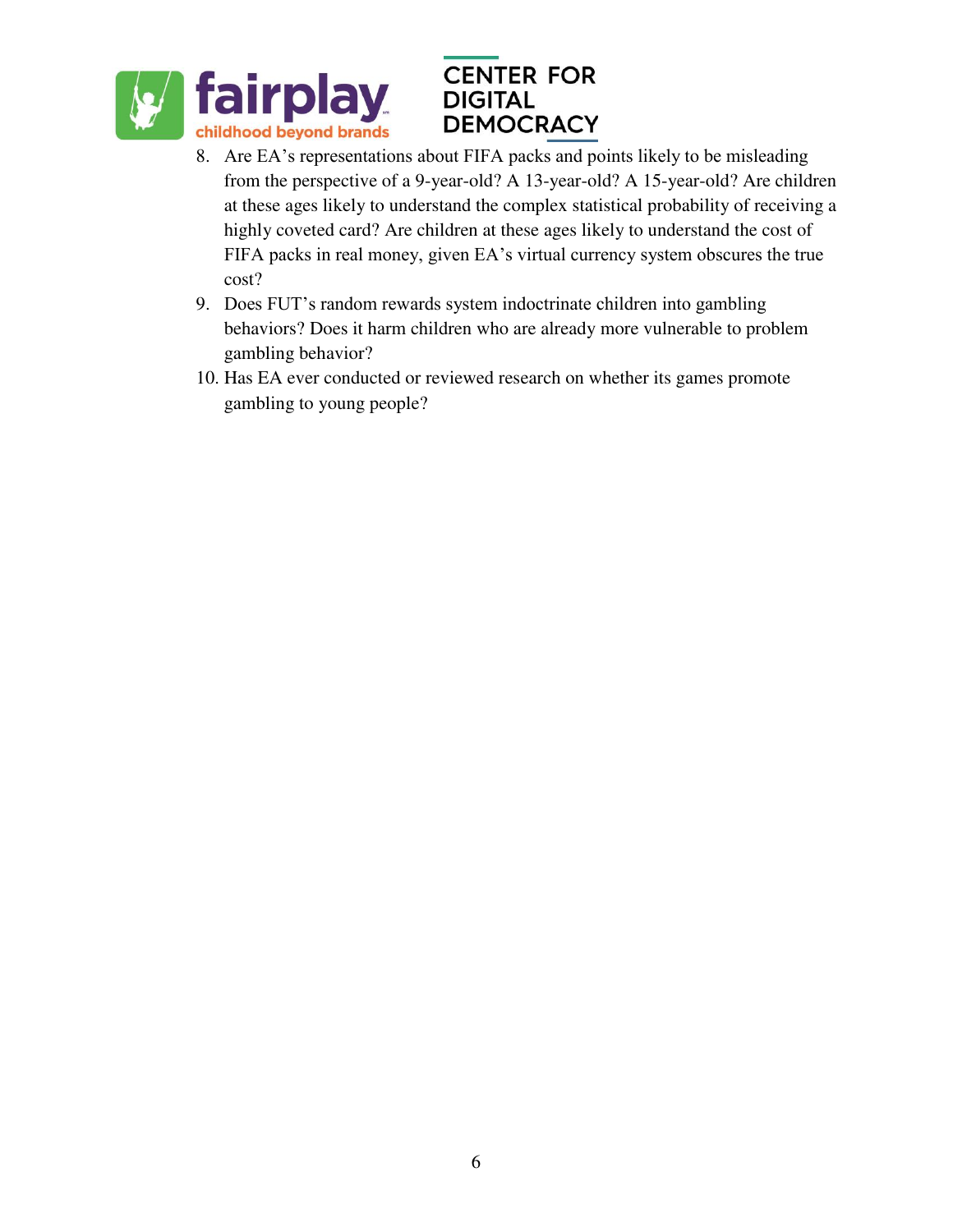

 $\frac{1}{2}$  ,  $\frac{1}{2}$  ,  $\frac{1}{2}$  ,  $\frac{1}{2}$  ,  $\frac{1}{2}$  ,  $\frac{1}{2}$  ,  $\frac{1}{2}$  ,  $\frac{1}{2}$  ,  $\frac{1}{2}$  ,  $\frac{1}{2}$  ,  $\frac{1}{2}$  ,  $\frac{1}{2}$  ,  $\frac{1}{2}$  ,  $\frac{1}{2}$  ,  $\frac{1}{2}$  ,  $\frac{1}{2}$  ,  $\frac{1}{2}$  ,  $\frac{1}{2}$  ,  $\frac{1$ 



We urge the Commission to read the NCC report in full and investigate EA's practices in FIFA: Ultimate Team for unfairness and deception in violation of Section 5 of the FTC Act.

Respectfully Submitted,

 Haley Hinkle, Policy Counsel Fairplay 89 South Street Boston, MA 02111 haley@fairplayforkids.org (574) 453-8595

\_\_\_\_\_\_\_\_\_\_\_\_\_\_\_\_\_\_\_\_\_

 Katharina Kopp, Deputy Director and Director of Policy Center for Digital Democracy 1015 15th Street NW, #600 Washington, DC 20005 kkopp@democraticmedia.org (202) 836-4621

*Organizations Supporting Investigation Request:* 

 Campaign for Accountability Children and Screens: Institute of Digital Media and Child Development Common Sense Media Consumer Federation of America Electronic Privacy Information Center (EPIC) Florida Council on Compulsive Gambling, Inc. Massachusetts Council on Gaming and Health National Consumers League National Council on Problem Gambling Parent Coalition for Student Privacy